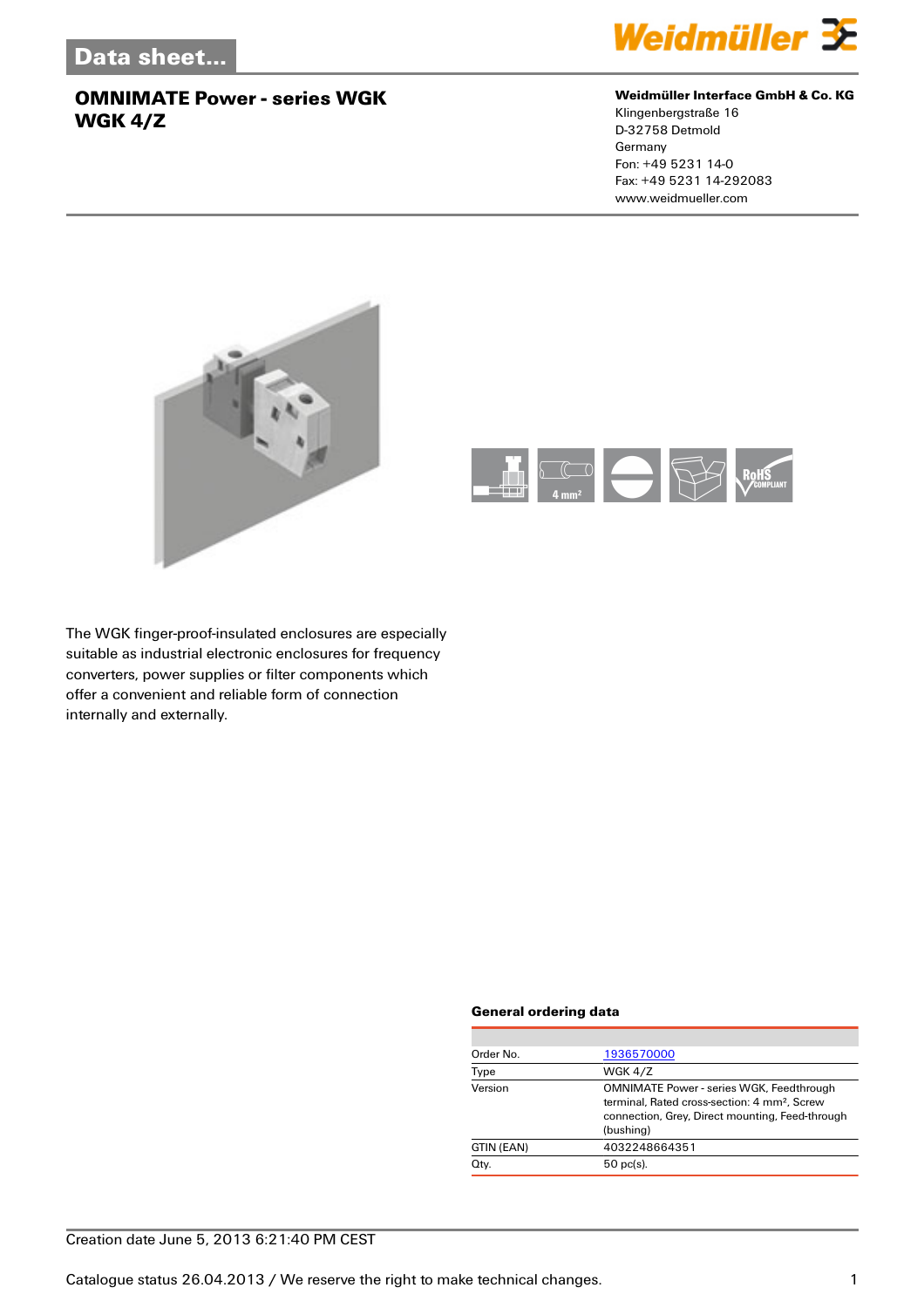## **Technical data**



#### **Weidmüller Interface GmbH & Co. KG**

Klingenbergstraße 16 D-32758 Detmold Germany Fon: +49 5231 14-0 Fax: +49 5231 14-292083

| <b>Dimensions and weights</b>                                 |                                       |                                                          |                        |
|---------------------------------------------------------------|---------------------------------------|----------------------------------------------------------|------------------------|
|                                                               |                                       |                                                          |                        |
| Length                                                        | 35.5 mm                               | Width                                                    | 8.1 mm                 |
| Height                                                        | 21.5 mm                               | Height of lowest version                                 | 21.5 mm                |
| Net weight                                                    | 8.6 <sub>g</sub>                      |                                                          |                        |
| 2 clampable conductors with identical cross-section           |                                       |                                                          |                        |
| Wire connection cross section AWG.                            |                                       | Wire connection cross section AWG,                       |                        |
| max.                                                          | <b>AWG 12</b>                         | min.                                                     | <b>AWG 22</b>          |
| <b>Additional connection</b>                                  |                                       |                                                          |                        |
| <b>Blade size</b>                                             | $0.6 \times 3.5$ mm                   | Clamping screw                                           | M 3                    |
| <b>Rated current</b>                                          | 32 A                                  | Tightening torque, max.                                  | $0.8$ Nm               |
| Tightening torque, min.                                       | $0.6$ Nm                              |                                                          |                        |
| <b>Conductors suitable for clamping</b>                       |                                       |                                                          |                        |
|                                                               |                                       |                                                          |                        |
| Wire connection cross section AWG.<br>max.                    | <b>AWG 12</b>                         | Wire connection cross section AWG,<br>min.               | <b>AWG 22</b>          |
| Wire connection cross section, finely                         |                                       | Wire connection cross section, finely                    |                        |
| stranded with wire-end ferrules DIN                           |                                       | stranded with wire-end ferrules DIN                      |                        |
| 46228/1, rated connection, max.                               | $4 \text{ mm}^2$                      | 46228/1, rated connection, min.                          | $0.5$ mm <sup>2</sup>  |
| Wire connection cross section, finely                         |                                       | Wire connection cross section, solid                     |                        |
| stranded, max.<br>Wire connection cross section, solid        | $4 \text{ mm}^2$                      | core max. rated connection                               | $6 \text{ mm}^2$       |
| core, max, rated connection                                   | $0.5$ mm <sup>2</sup>                 | Stripping length                                         | 8 mm                   |
| <b>Rated data to IEC</b>                                      |                                       |                                                          |                        |
|                                                               |                                       |                                                          |                        |
| Current at maximum wires                                      | 41 A                                  | Pollution severity                                       | 3                      |
| Rated cross-section                                           | $4 \, \text{mm}^2$                    | Rated current                                            | 32 A                   |
| Rated impulse withstand voltage                               | 6 kV                                  | Rated voltage                                            | 250V                   |
| <b>Standards</b>                                              | IEC 60947-7-1                         |                                                          |                        |
| <b>Technical data</b>                                         |                                       |                                                          |                        |
|                                                               |                                       |                                                          |                        |
| <b>Blade size</b>                                             | $0.6 \times 3.5$ mm                   | Clamping range, rated connection, max. 6 mm <sup>2</sup> |                        |
| Clamping range, rated connection, min. 0.05 mm <sup>2</sup>   |                                       | Clamping screw                                           | M <sub>3</sub>         |
| Gauge to IEC 60947-1                                          | A3                                    | Number of connections                                    | 2                      |
| Stripping length, rated connection<br>Tightening torque, min. | 8 mm<br>0.6 Nm                        | Tightening torque, max.                                  | 0.8 Nm                 |
|                                                               |                                       |                                                          |                        |
| <b>Technical specification</b>                                |                                       |                                                          |                        |
| Colour of insulating material                                 | Grey                                  | Connection direction                                     | on side                |
| End cover plate required                                      |                                       | Installation advice                                      | Direct mounting, Feed- |
|                                                               | No                                    |                                                          | through (bushing)      |
| Product family                                                | <b>OMNIMATE Power - series</b><br>WGK |                                                          |                        |
| <b>CSA ratings data</b>                                       |                                       |                                                          |                        |
|                                                               |                                       |                                                          | 300V                   |
| Certificate No. (CSA)<br>Current size B (CSA)                 | 200039-1830694<br>30 A                | Voltage size B (CSA)<br>Wire cross section max. (CSA)    | 10 AWG                 |
| Wire cross section min. (CSA)                                 | 30 AWG                                |                                                          |                        |
|                                                               |                                       |                                                          |                        |

#### Creation date June 5, 2013 6:21:40 PM CEST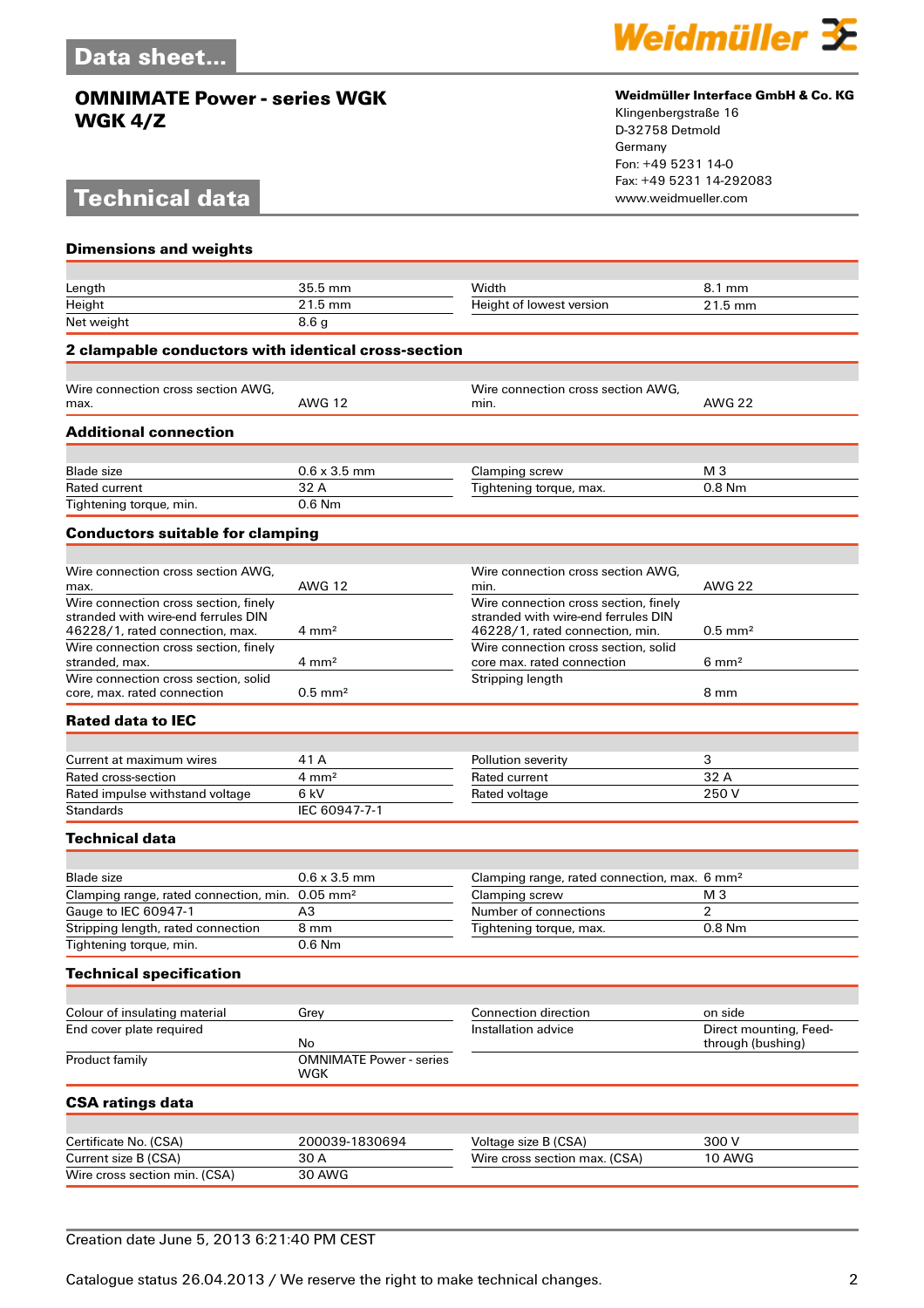# **Technical data**

**UL ratings data**



#### **Weidmüller Interface GmbH & Co. KG**

Klingenbergstraße 16 D-32758 Detmold Germany Fon: +49 5231 14-0 Fax: +49 5231 14-292083

| Certificate No. (cURus)                         | E60693VOL1SEC84 | Conductor size Factory wiring max.<br>(cURus)                                                | <b>10 AWG</b> |
|-------------------------------------------------|-----------------|----------------------------------------------------------------------------------------------|---------------|
| Conductor size Factory wiring min.              |                 |                                                                                              |               |
| (cURus)                                         | <b>30 AWG</b>   | Conductor size Field wiring max. (cURus)<br><b>10 AWG</b>                                    |               |
| Conductor size Field wiring min. (cURus) 30 AWG |                 | Current size B (cURus)                                                                       | 30 A          |
| Current size C (cURus)                          | 30 A            | Current size D (cURus)                                                                       | 10 A          |
| Voltage size B (cURus)                          | 300 V           | Voltage size C (cURus)                                                                       | 150 V         |
| Voltage size D (cURus)                          | 300 V           |                                                                                              |               |
| <b>Material data</b>                            |                 |                                                                                              |               |
| <b>Material</b>                                 | Wemid           | Colour                                                                                       | Grey          |
| UL 94 flammability rating                       | $V-0$           |                                                                                              |               |
|                                                 |                 |                                                                                              |               |
| <b>Classifications</b>                          |                 |                                                                                              |               |
|                                                 |                 |                                                                                              |               |
| <b>ETIM 3.0</b>                                 | EC001283        | <b>UNSPSC</b>                                                                                | 30-21-18-11   |
| eClass 5.1                                      | 27-14-11-34     | eClass 6.2                                                                                   | 27-14-11-34   |
| eClass 7.1                                      | 27-14-11-34     |                                                                                              |               |
| <b>Notes</b>                                    |                 |                                                                                              |               |
| Notes                                           |                 | • Metal walls: 1 #96 2.5 mm = 400 V; 2.5 #96 6 mm = 250 V; plastic walls: 1 #96 6 mm = 500 V |               |
| <b>Approvals</b>                                |                 |                                                                                              |               |
| Approvals                                       |                 |                                                                                              |               |
|                                                 |                 | <b>ALL</b>                                                                                   |               |
| <b>ROHS</b>                                     | Conform         |                                                                                              |               |

Creation date June 5, 2013 6:21:40 PM CEST